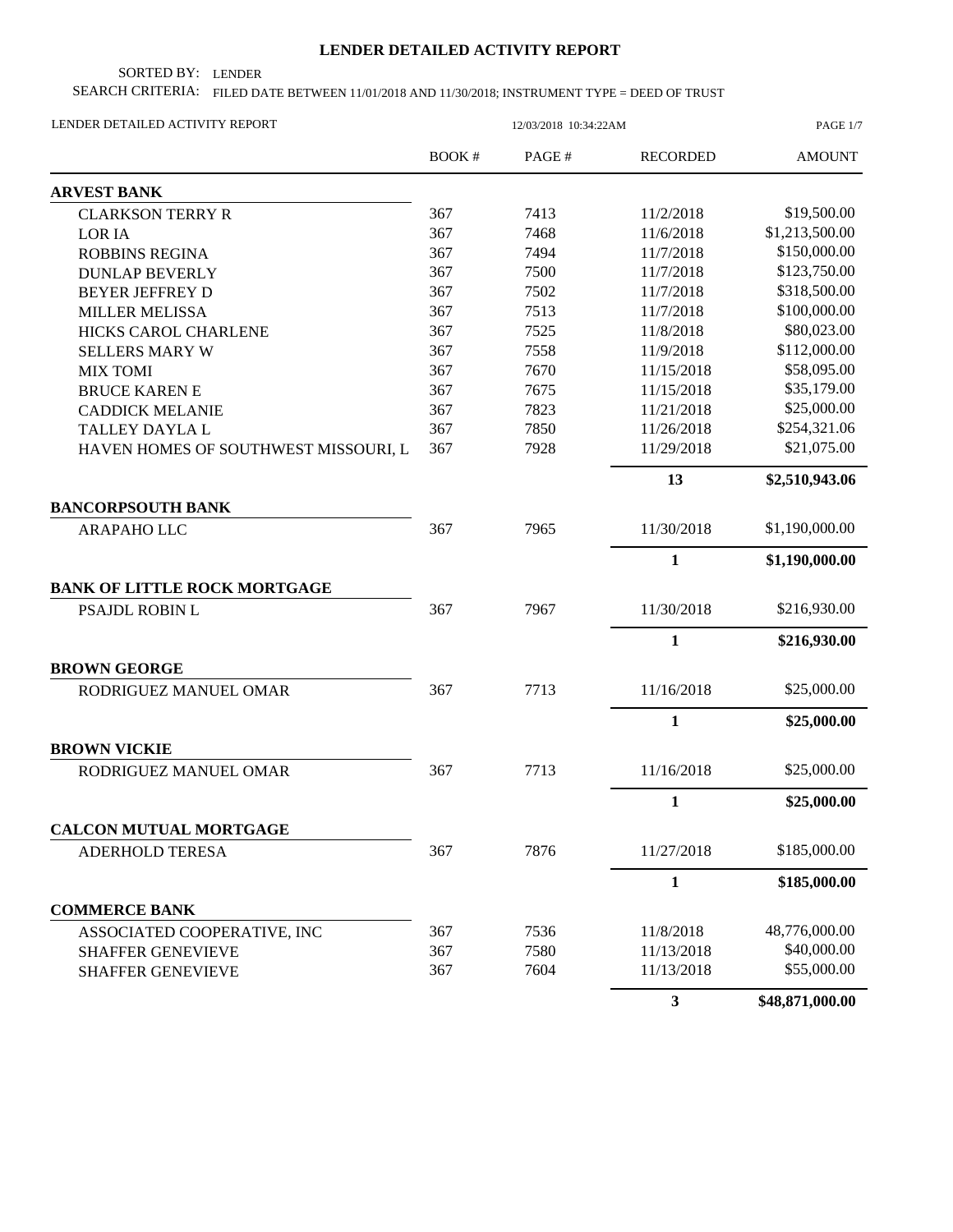12/03/2018 10:34:22AM

PAGE 2/7

|                                        | <b>BOOK#</b> | PAGE# | <b>RECORDED</b>         | <b>AMOUNT</b>  |
|----------------------------------------|--------------|-------|-------------------------|----------------|
| <b>COMMUNITY BANK &amp; TRUST</b>      |              |       |                         |                |
| <b>FULLERTON RUTHANNE</b>              | 367          | 7369  | 11/1/2018               | \$48,400.00    |
| ADDY JEANNIE L                         | 367          | 7475  | 11/6/2018               | \$183,000.00   |
| <b>FULLERTON BRUCE ELDON</b>           | 367          | 7667  | 11/15/2018              | \$12,899.00    |
| PERKINS LINDA K                        | 367          | 7707  | 11/16/2018              | \$34,477.29    |
| FINLEY ABIGAIL MARGARET                | 367          | 7862  | 11/26/2018              | \$100,000.00   |
| <b>STEELE DEVONAL</b>                  | 367          | 7894  | 11/28/2018              | \$58,000.00    |
| <b>HURN MATTHEW</b>                    | 367          | 7898  | 11/28/2018              | \$171,000.00   |
| CARLIN-BANDY INVESTMENTS, LLC          | 367          | 7969  | 11/30/2018              | \$145,000.00   |
|                                        |              |       | 8                       | \$752,776.29   |
| <b>CORNERSTONE BANK</b>                |              |       |                         |                |
| YANG CHAO THAO                         | 367          | 7822  | 11/21/2018              | \$157,000.00   |
|                                        |              |       | $\mathbf{1}$            | \$157,000.00   |
| DAS ACQUISITION COMPANY                |              |       |                         |                |
| <b>COULSTON MICHELLE D</b>             | 367          | 7443  | 11/5/2018               | \$98,188.00    |
|                                        |              |       | 1                       | \$98,188.00    |
| <b>FCS FINANCIAL</b>                   |              |       |                         |                |
| <b>GOOSTREE SARAH J</b>                | 367          | 7350  | 11/1/2018               | \$298,500.00   |
| <b>FISHER JASON</b>                    | 367          | 7358  | 11/1/2018               | \$65,600.00    |
| <b>HEILIG NANCY</b>                    | 367          | 7606  | 11/13/2018              | \$15,500.00    |
| ZEBERT CANNIE DIONNE                   | 367          | 7833  | 11/26/2018              | \$145,000.00   |
|                                        |              |       | $\overline{\mathbf{4}}$ | \$524,600.00   |
| <b>FIRST COMMUNITY BANK</b>            |              |       |                         |                |
| <b>GOSSETT PROPERTIES LLC</b>          | 367          | 7449  | 11/5/2018               | \$35,700.00    |
| <b>WALKER DEBRA J</b>                  | 367          | 7466  | 11/6/2018               | \$104,400.00   |
| <b>COOLEY CATHERINE A</b>              | 367          | 7485  | 11/7/2018               | \$25,000.00    |
| PERKINS JUSTIN                         | 367          | 7487  | 11/7/2018               | \$131,750.00   |
| HARVEL AMANDA                          | 367          | 7547  | 11/9/2018               | \$89,479.00    |
| <b>BALL GLYNDA R</b>                   | 367          | 7565  | 11/9/2018               | \$216,000.00   |
| <b>TURNER MADISON</b>                  | 367          | 7699  | 11/16/2018              | \$154,040.00   |
| MILLER EDNA G                          | 367          | 7754  | 11/19/2018              | \$600,000.00   |
| GIBBENS CONSTRUCTION AND PROPERTIES, L | 367          | 7760  | 11/20/2018              | \$120,600.00   |
| <b>NOEL JEREMY D</b>                   | 367          | 7798  | 11/21/2018              | \$147,706.00   |
| <b>BLACK BRIENNA</b>                   | 367          | 7845  | 11/26/2018              | \$160,650.00   |
| <b>LAMP DARRELL</b>                    | 367          | 7846  | 11/26/2018              | \$300,000.00   |
| HOUK VICTORIA J                        | 367          | 7897  | 11/28/2018              | \$145,600.00   |
| RHINEHART ANTHONY JAMES                | 367          | 7924  | 11/29/2018              | \$49,500.00    |
| SPENCER VENTURES LLC                   | 367          | 7951  | 11/30/2018              | \$57,500.00    |
|                                        |              |       | 15                      | \$2,337,925.00 |
| <b>FIRST STATE BANK OF PURDY</b>       |              |       |                         |                |
| <b>BROWN CARMEN KELLY</b>              | 367          | 7953  | 11/30/2018              | \$150,000.00   |
| <b>BROWN CARMEN KELLY</b>              | 367          | 7954  | 11/30/2018              | \$150,000.00   |
|                                        |              |       | $\mathbf 2$             | \$300,000.00   |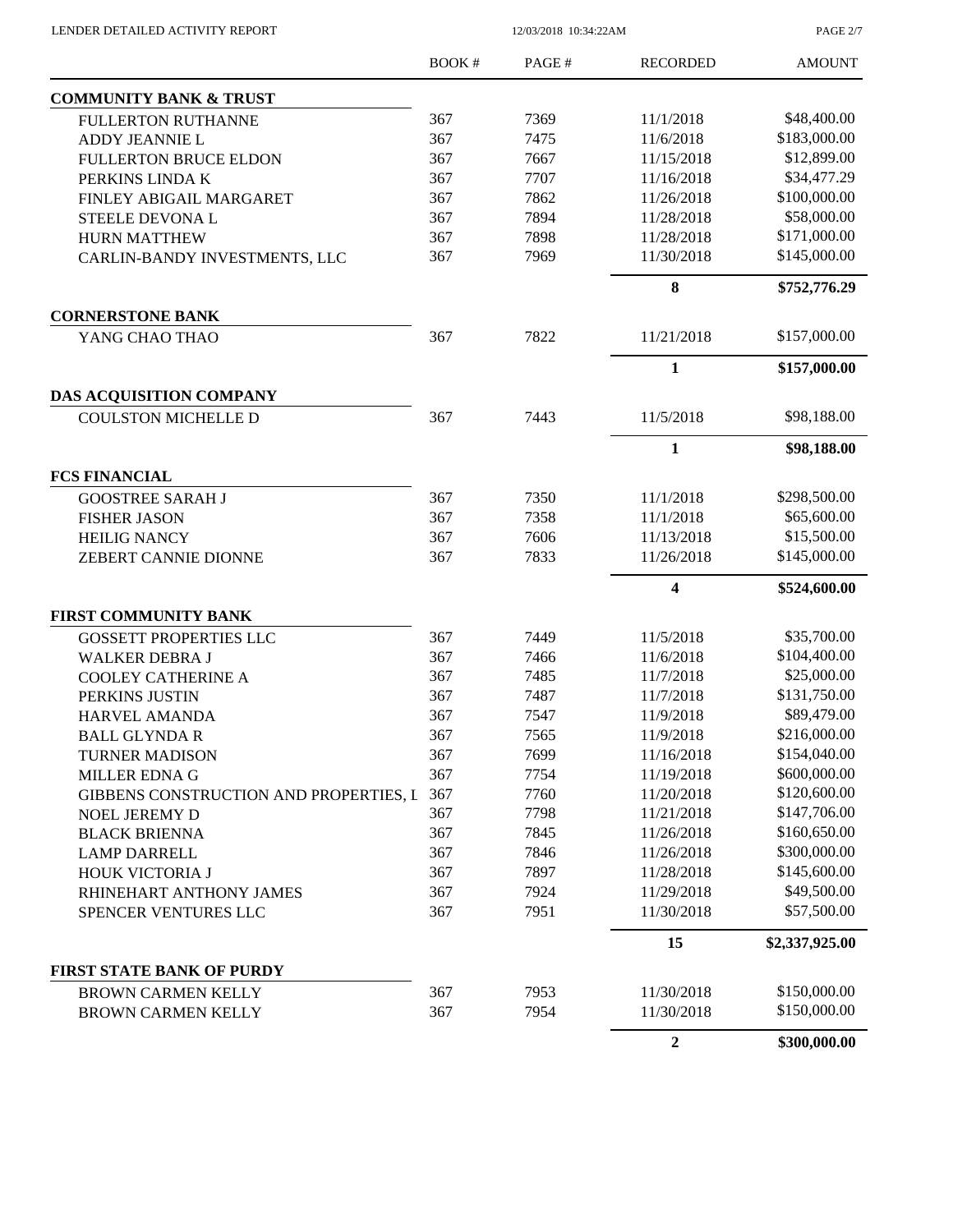LENDER DETAILED ACTIVITY REPORT 12/03/2018 10:34:22AM

PAGE 3/7

|                                                              | BOOK# | PAGE# | <b>RECORDED</b> | <b>AMOUNT</b>  |
|--------------------------------------------------------------|-------|-------|-----------------|----------------|
| <b>FLAT BRANCH MORTGAGE</b>                                  |       |       |                 |                |
| <b>EVANS CLARENCE L</b>                                      | 367   | 7399  | 11/2/2018       | \$105,268.00   |
| <b>CAMPA LILIANA MORALES</b>                                 | 367   | 7401  | 11/2/2018       | \$92,416.00    |
| <b>GARNER EMILY</b>                                          | 367   | 7545  | 11/9/2018       | \$174,473.00   |
| <b>BAILEY WILL</b>                                           | 367   | 7582  | 11/13/2018      | \$189,606.00   |
| <b>HERRON TIMOTHY</b>                                        | 367   | 7663  | 11/15/2018      | \$25,000.00    |
| STEPHENS AUTUMN                                              | 367   | 7700  | 11/16/2018      | \$129,260.00   |
| <b>GILMORE JACQUELINE A</b>                                  | 367   | 7746  | 11/19/2018      | \$150,505.00   |
| <b>UPDEGRAFF CODY</b>                                        | 367   | 7748  | 11/19/2018      | \$64,705.00    |
| WILLIAMS JIMMIE                                              | 367   | 7774  | 11/20/2018      | \$68,732.00    |
| <b>TOERING CHERYL DENISE</b>                                 | 367   | 7806  | 11/21/2018      | \$132,692.00   |
| <b>BEEMAN WADE</b>                                           | 367   | 7902  | 11/28/2018      | \$85,360.00    |
| <b>MOORE MIKELL</b>                                          | 367   | 7929  | 11/29/2018      | \$113,131.00   |
|                                                              |       |       | 12              | \$1,331,148.00 |
| <b>FREEDOM BANK OF SOUTHERN MISSOURI</b><br><b>MENG KIL</b>  | 367   | 7683  | 11/16/2018      | \$1,125,000.00 |
|                                                              |       |       | $\mathbf{1}$    | \$1,125,000.00 |
| <b>GOLD CRAIG P</b>                                          |       |       |                 |                |
| <b>RBC ENTERPRISES LTD</b>                                   | 367   | 7523  | 11/8/2018       | \$0.00         |
|                                                              |       |       | $\mathbf{1}$    | \$0.00         |
| <b>GOLD MARY K</b>                                           |       |       |                 |                |
| RBC ENTERPRISES LTD                                          | 367   | 7523  | 11/8/2018       | \$0.00         |
|                                                              |       |       | $\mathbf{1}$    | \$0.00         |
| <b>GREAT SOUTHERN BANK</b>                                   |       |       |                 |                |
| LINDSEY DEBRA L                                              | 367   | 7880  | 11/27/2018      | \$50,000.00    |
| KIENZLE CARLENE L                                            | 367   | 7906  | 11/29/2018      | \$15,000.00    |
|                                                              |       |       | $\overline{2}$  | \$65,000.00    |
| <b>GUARANTY BANK</b>                                         |       |       |                 |                |
| <b>JEWSBURY EVAN</b>                                         | 367   | 7375  | 11/1/2018       | \$280,013.00   |
| <b>NEW KEITH</b>                                             | 367   | 7434  | 11/5/2018       | \$80,275.00    |
| <b>ADAMS COREY A</b>                                         | 367   | 7455  | 11/5/2018       | \$163,400.00   |
|                                                              |       |       | $\mathbf{3}$    | \$523,688.00   |
| <b>HALL DONNA</b><br>WHITWORTH DEBBIE                        | 367   | 7777  | 11/20/2018      | \$170,000.00   |
|                                                              |       |       |                 |                |
| <b>HALL GARY L</b>                                           |       |       | $\mathbf{1}$    | \$170,000.00   |
| <b>WHITWORTH DEBBIE</b>                                      | 367   | 7777  | 11/20/2018      | \$170,000.00   |
|                                                              |       |       |                 |                |
|                                                              |       |       | $\mathbf{1}$    | \$170,000.00   |
| JOPLIN METRO CREDIT UNION<br><b>GARRIGAN REVOCABLE TRUST</b> | 367   | 7884  | 11/28/2018      | \$20,000.00    |
|                                                              |       |       | $\mathbf{1}$    | \$20,000.00    |
| <b>KRUSE CAROL J</b>                                         |       |       |                 |                |
| YEATS FAITH ELIZABETH                                        | 367   | 7771  | 11/20/2018      | \$67,000.00    |
|                                                              |       |       | $\mathbf{1}$    | \$67,000.00    |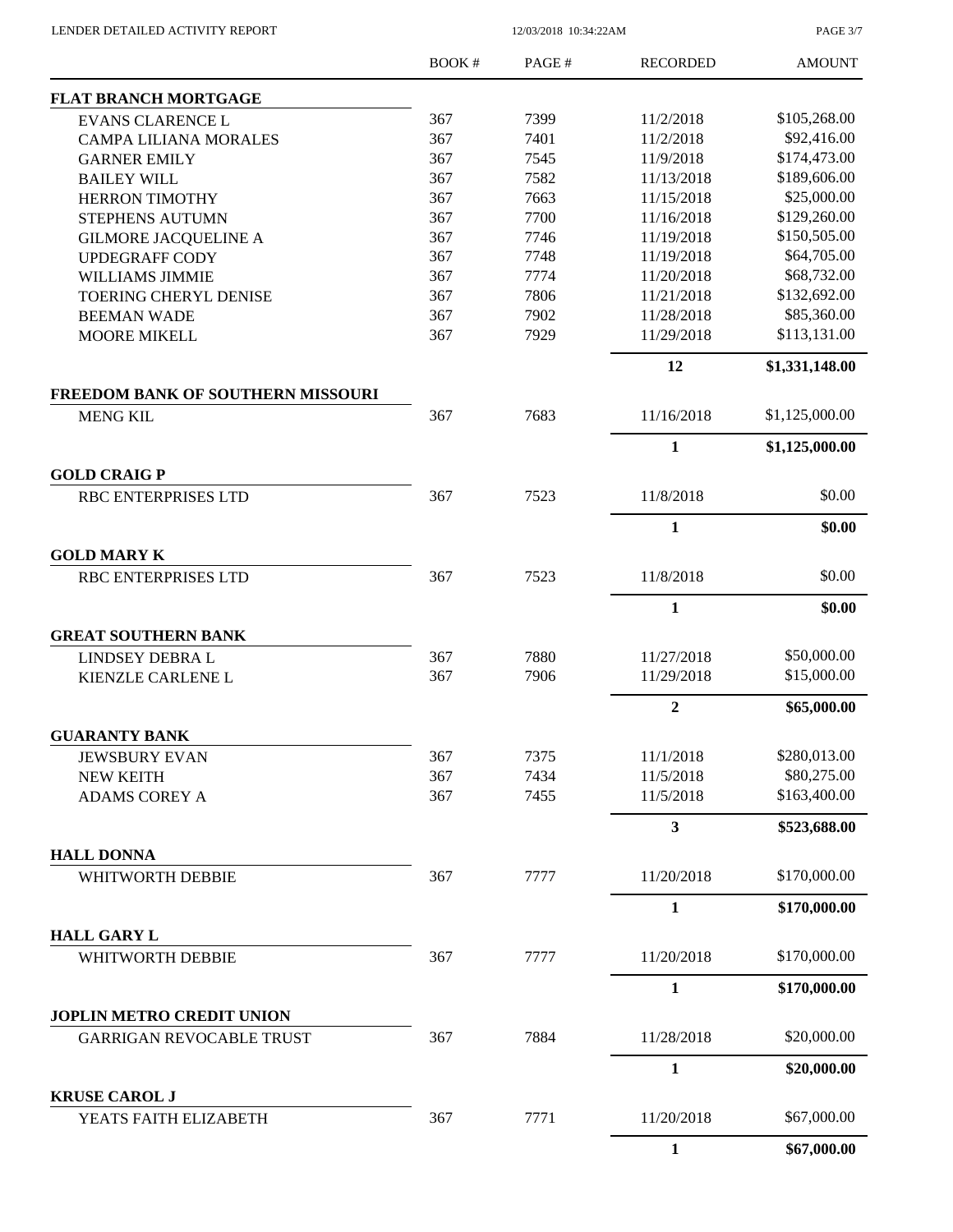| LENDER DETAILED ACTIVITY REPORT                    | 12/03/2018 10:34:22AM |              | PAGE 4/7               |                             |
|----------------------------------------------------|-----------------------|--------------|------------------------|-----------------------------|
|                                                    | <b>BOOK#</b>          | PAGE#        | <b>RECORDED</b>        | <b>AMOUNT</b>               |
| <b>KRUSE DENNY L</b>                               |                       |              |                        |                             |
| YEATS FAITH ELIZABETH                              | 367                   | 7771         | 11/20/2018             | \$67,000.00                 |
|                                                    |                       |              | 1                      | \$67,000.00                 |
| LEGACY NATIONAL BANK                               |                       |              |                        |                             |
| HILLCREST BROILER FARM LLC                         | 367                   | 7349         | 11/1/2018              | \$290,272.20                |
| HILLCREST BROILER FARM LLC                         | 367                   | 7703         | 11/16/2018             | \$2,600,000.00              |
|                                                    |                       |              | $\overline{2}$         | \$2,890,272.20              |
| <b>MAILES FREDDIE G</b>                            |                       |              |                        |                             |
| <b>ANDERSON LANA</b>                               | 367                   | 7890         | 11/28/2018             | \$20,000.00                 |
|                                                    |                       |              | 1                      | \$20,000.00                 |
| <b>MERTENS JEFFREY</b>                             |                       |              |                        |                             |
| <b>MERTENS KURRY</b>                               | 367                   | 7900         | 11/28/2018             | \$112,436.59                |
|                                                    |                       |              | $\mathbf{1}$           | \$112,436.59                |
| <b>MID-MISSOURI BANK</b>                           |                       |              |                        |                             |
| <b>HOLLIDAY CHERYL L</b><br><b>BRADFORD RACHEL</b> | 367<br>367            | 7397<br>7437 | 11/2/2018<br>11/5/2018 | \$255,000.00<br>\$35,303.50 |
| <b>BRADFORD RACHEL</b>                             | 367                   | 7471         | 11/6/2018              | \$36,000.00                 |
| HUTSON NANCY L                                     | 367                   | 7474         | 11/6/2018              | \$249,500.00                |
|                                                    |                       |              | 4                      | \$575,803.50                |
| MILL CITY CREDIT UNION                             |                       |              |                        |                             |
| <b>MOSER JENNIFER</b>                              | 367                   | 7540         | 11/8/2018              | \$50,000.00                 |
|                                                    |                       |              | $\mathbf{1}$           | \$50,000.00                 |
| MISSOURI HOUSING DEVELOPMENT COMMISSION            |                       |              |                        |                             |
| <b>CAMPA LILIANA MORALES</b>                       | 367                   | 7402         | 11/2/2018              | \$3,696.64                  |
| WILLIAMS JIMMIE                                    | 367                   | 7775         | 11/20/2018             | \$0.00                      |
|                                                    |                       |              | $\boldsymbol{2}$       | \$3,696.64                  |
| <b>MORTGAGE RESEARCH CENTER</b>                    |                       |              |                        | \$104,000.00                |
| <b>LAAN KENNETH E TER</b>                          | 367                   | 7866         | 11/26/2018             |                             |
| <b>MOVEMENT MORTGAGE</b>                           |                       |              | 1                      | \$104,000.00                |
| <b>SMITH AMBER</b>                                 | 367                   | 7430         | 11/5/2018              | \$167,902.00                |
|                                                    |                       |              | 1                      | \$167,902.00                |
| <b>OAKSTAR BANK</b>                                |                       |              |                        |                             |
| ALLGOOD LARRY RODNEY TR                            | 367                   | 7609         | 11/13/2018             | \$116,000.00                |
| 2S RANCH AND VENUES, LLC                           | 367                   | 7629         | 11/14/2018             | \$556,000.00                |
| <b>JAAG PROPERTIES, LLC</b>                        | 367                   | 7634         | 11/14/2018             | \$206,000.00                |
| <b>JAAG PROPERTIES, LLC</b>                        | 367                   | 7640         | 11/14/2018             | \$535,000.00                |
|                                                    |                       |              | 4                      | \$1,413,000.00              |
| PACIFIC COMMERCIAL PROPERTIES CORP                 |                       |              |                        |                             |
| OMEGA TWIN RIVERS HOLDING, LLC                     | 367                   | 7911         | 11/29/2018             | \$1,030,000.00              |
|                                                    |                       |              | $\mathbf{1}$           | \$1,030,000.00              |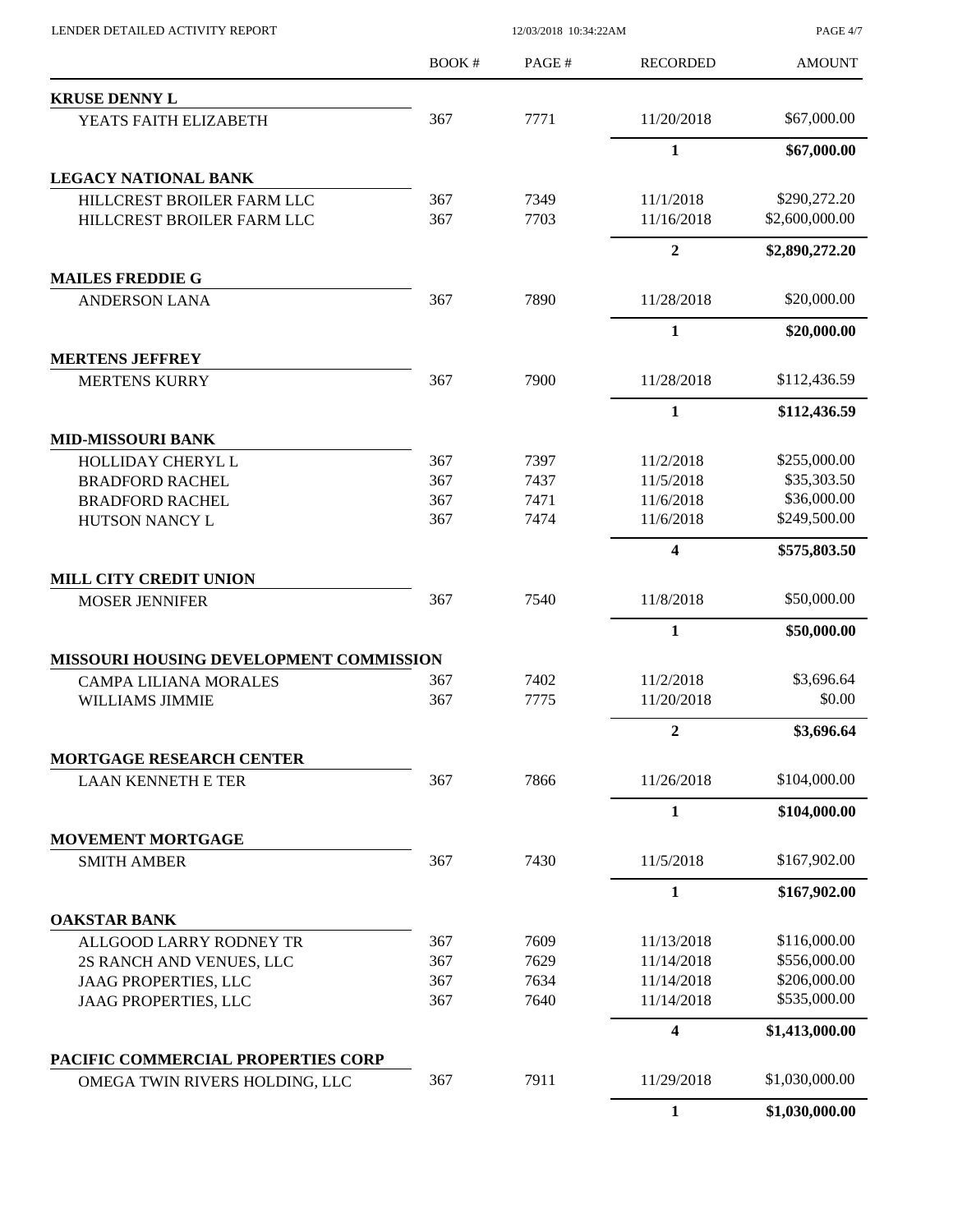LENDER DETAILED ACTIVITY REPORT 12/03/2018 10:34:22AM

PAGE 5/7

|                                             | <b>BOOK#</b> | PAGE# | <b>RECORDED</b> | <b>AMOUNT</b>  |
|---------------------------------------------|--------------|-------|-----------------|----------------|
| PEOPLES BANK                                |              |       |                 |                |
| <b>GOAD HOLLY A</b>                         | 367          | 7360  | 11/1/2018       | \$49,900.00    |
| SOCKWELL CYNTHIA D                          | 367          | 7372  | 11/1/2018       | \$312,480.00   |
| <b>SOCKWELL CYNTHIA D</b>                   | 367          | 7373  | 11/1/2018       | \$58,590.00    |
| <b>BENSON SARAH R</b>                       | 367          | 7505  | 11/7/2018       | \$45,000.00    |
| <b>GH PROPERTIES, INC</b>                   | 367          | 7575  | 11/13/2018      | \$820,000.00   |
| <b>DAVIS DONALD</b>                         | 367          | 7615  | 11/13/2018      | \$75,000.00    |
| <b>GRIFFITH HEATHER</b>                     | 367          | 7656  | 11/14/2018      | \$12,300.00    |
| <b>FRAKES SHELBY L</b>                      | 367          | 7668  | 11/15/2018      | \$20,205.00    |
| DODSON BENJAMIN RANDALL                     | 367          | 7718  | 11/19/2018      | \$66,800.00    |
| HUMPHREY CHAD A                             | 367          | 7818  | 11/21/2018      | \$453,100.00   |
| HUMPHREY CHAD A                             | 367          | 7819  | 11/21/2018      | \$88,400.00    |
| NESVOLD STEPHANIE                           | 367          | 7878  | 11/27/2018      | \$116,000.00   |
| <b>MUNN ROBERT S</b>                        | 367          | 7907  | 11/29/2018      | \$213,000.00   |
|                                             |              |       | 13              | \$2,330,775.00 |
| <b>PINNACLE BANK</b>                        |              |       |                 |                |
| <b>SCHAEFER DAVID E</b>                     | 367          | 7470  | 11/6/2018       | \$77,000.00    |
| <b>WISEMAN NATALIE</b>                      | 367          | 7503  | 11/7/2018       | \$138,000.00   |
| MOORE JEFFERY SCOTT                         | 367          | 7538  | 11/8/2018       | \$25,500.00    |
| PORTER LAUREN C TR                          | 367          | 7756  | 11/19/2018      | \$228,000.00   |
| <b>SPRENKLE ROBERT</b>                      | 367          | 7904  | 11/28/2018      | \$58,500.00    |
|                                             |              |       | 5               | \$527,000.00   |
| PLATNER ALETA JO                            |              |       |                 |                |
| <b>GOMEZ LETICIA OCHOA</b>                  | 367          | 7672  | 11/15/2018      | \$65,000.00    |
|                                             |              |       | $\mathbf{1}$    | \$65,000.00    |
| PLATNER VIRGIL QUINTON                      |              |       |                 |                |
| <b>TEVALAN BRIGIDO MARVIN</b>               | 367          | 7672  | 11/15/2018      | \$65,000.00    |
|                                             |              |       | 1               | \$65,000.00    |
| PREMIER HOME MORTGAGE                       |              |       |                 |                |
| <b>SPEAR CINDY</b>                          | 367          | 7626  | 11/14/2018      | \$243,675.00   |
| WITT ETHAN                                  | 367          | 7744  | 11/19/2018      | \$41,225.00    |
| SHANKLIN LINDA J                            | 367          | 7762  | 11/20/2018      | \$105,353.00   |
| ADAMS CARA RACHELLE                         | 367          | 7808  | 11/21/2018      | \$78,787.00    |
| <b>LASITER PATRICIA</b>                     | 367          | 7835  | 11/26/2018      | \$39,292.00    |
| PALMER KELSEY D                             | 367          | 7873  | 11/27/2018      | \$126,767.00   |
|                                             |              |       | 6               | \$635,099.00   |
| <b>QUICKEN LOANS</b>                        |              |       |                 |                |
| <b>BRADLEY RICK W</b>                       | 367          | 7839  | 11/26/2018      | \$82,200.00    |
| <b>FAST BEVERLY S</b>                       | 367          | 7854  | 11/26/2018      | \$150,575.00   |
|                                             |              |       | $\mathbf{2}$    | \$232,775.00   |
| <b>RURAL MISSOURI, INC</b>                  | 367          | 7681  | 11/16/2018      | \$281,000.00   |
| PIZZA PROPERTIES, LLC                       |              |       |                 |                |
|                                             |              |       | $\mathbf{1}$    | \$281,000.00   |
| <b>SCHOOLER CHERYL</b><br>MITCHELL ADRIENNE | 367          | 7642  | 11/14/2018      | \$100,000.00   |
|                                             |              |       | $\mathbf{1}$    | \$100,000.00   |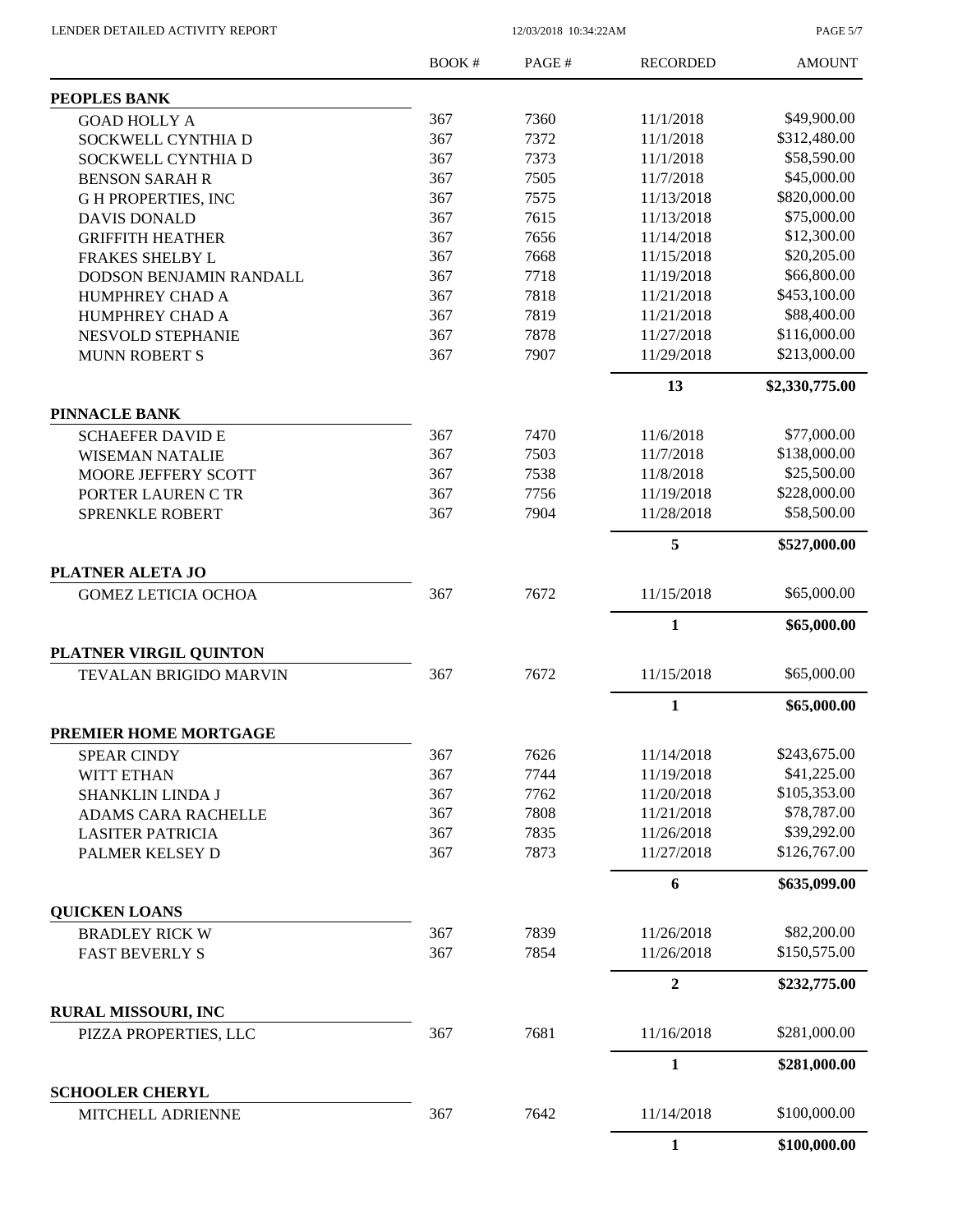| LENDER DETAILED ACTIVITY REPORT     |              | PAGE 6/7 |                            |                 |
|-------------------------------------|--------------|----------|----------------------------|-----------------|
|                                     | <b>BOOK#</b> | PAGE#    | <b>RECORDED</b>            | <b>AMOUNT</b>   |
| <b>SCHOOLER RICHARD TR</b>          |              |          |                            |                 |
| 2S RANCH AND VENUES, LLC            | 367          | 7642     | 11/14/2018                 | \$100,000.00    |
|                                     |              |          | $\mathbf{1}$               | \$100,000.00    |
| SECURITY BANK OF SOUTHWEST MISSOURI |              |          |                            |                 |
| <b>MILLER ZACHARY</b>               | 367          | 7645     | 11/14/2018                 | \$14,400.00     |
|                                     |              |          | $\mathbf{1}$               | \$14,400.00     |
| <b>SERVION, INC</b>                 | 367          | 7895     |                            | \$52,000.00     |
| <b>BOLIN TERRY L</b>                |              |          | 11/28/2018<br>$\mathbf{1}$ |                 |
| <b>SIMMONS BANK</b>                 |              |          |                            | \$52,000.00     |
| <b>KEYLER ROBERT</b>                | 367          | 7509     | 11/7/2018                  | \$25,000.00     |
| <b>HELT CIRBIE</b>                  | 367          | 7512     | 11/7/2018                  | \$30,000.00     |
| SCHUBER MITCHELL HOMES, LLC         | 367          | 7742     | 11/19/2018                 | \$454,400.00    |
|                                     |              |          | $\mathbf{3}$               | \$509,400.00    |
| SOOUTHWEST MISSOURI BANK            |              |          |                            |                 |
| THURMAN LINDA G                     | 367          | 7507     | 11/7/2018                  | \$223,000.00    |
| <b>SOUTHERN BANK</b>                |              |          | $\mathbf{1}$               | \$223,000.00    |
| <b>TIPTON DELORIS</b>               | 367          | 7824     | 11/21/2018                 | \$11,584.31     |
|                                     |              |          | $\mathbf{1}$               | \$11,584.31     |
| SOUTHWEST MISOSURI BANK             |              |          |                            |                 |
| PENNINGTON ELIZABETH M              | 367          | 7351     | 11/1/2018                  | \$40,000.00     |
|                                     |              |          | $\mathbf{1}$               | \$40,000.00     |
| <b>SOUTHWEST MISSOURI BANK</b>      |              |          |                            |                 |
| LINNY DOORIYA D                     | 367          | 7352     | 11/1/2018                  | \$61,360.00     |
| ROBERTSON JACKIE ELAINE             | 367          | 7353     | 11/1/2018                  | \$150,000.00    |
| <b>LONG MISCHA</b>                  | 367          | 7354     | 11/1/2018                  | \$28,000.00     |
| <b>BOX CARRIE</b>                   | 367          | 7388     | 11/2/2018                  | \$165,000.00    |
| <b>ALLEN DENEASA</b>                | 367          | 7389     | 11/2/2018                  | \$70,000.00     |
| <b>MAXWELL STELLA MARIE</b>         | 367          | 7469     | 11/6/2018                  | \$127,000.00    |
| DECKER JOANNA                       | 367          | 7492     | 11/7/2018                  | \$16,500.00     |
| WHITE HELEN                         | 367          | 7564     | 11/9/2018                  | \$327,250.00    |
| <b>WARD CHARLES ROB</b>             | 367          | 7622     | 11/14/2018                 | \$84,000.00     |
| MORGAN PATRICIA A                   | 367          | 7632     | 11/14/2018                 | \$44,000.00     |
| <b>SMITH ETHEL M</b>                | 367          | 7766     | 11/20/2018                 | \$50,000.00     |
| LALLEMAND JENNIFER K                | 367          | 7767     | 11/20/2018                 | \$15,000.00     |
| ETHRIDGE RAYMOND L                  | 367          | 7836     | 11/26/2018                 | \$52,000.00     |
| <b>FARLEY AUBREY</b>                | 367          | 7889     | 11/28/2018                 | \$12,000.00     |
| <b>BOWEN JERRY</b>                  | 367          | 7893     | 11/28/2018                 | \$181,600.00    |
| RENFRO DAWSON M                     | 367          | 7940     | 11/30/2018                 | \$54,400.00     |
| STEWART-HURN, LLC                   | 367          | 7947     | 11/30/2018                 | \$56,000.00     |
| LEE EUNBYEOL                        | 367          | 7949     | 11/30/2018                 | \$145,000.00    |
|                                     |              |          | 18                         | \$1,639,110.00  |
| THE COMMERCE TRUST COMPANY          |              |          |                            |                 |
| ASSOCIATED COOPERATIVE, INC         | 367          | 7536     | 11/8/2018                  | 48,776,000.00   |
|                                     |              |          | $\mathbf{1}$               | \$48,776,000.00 |